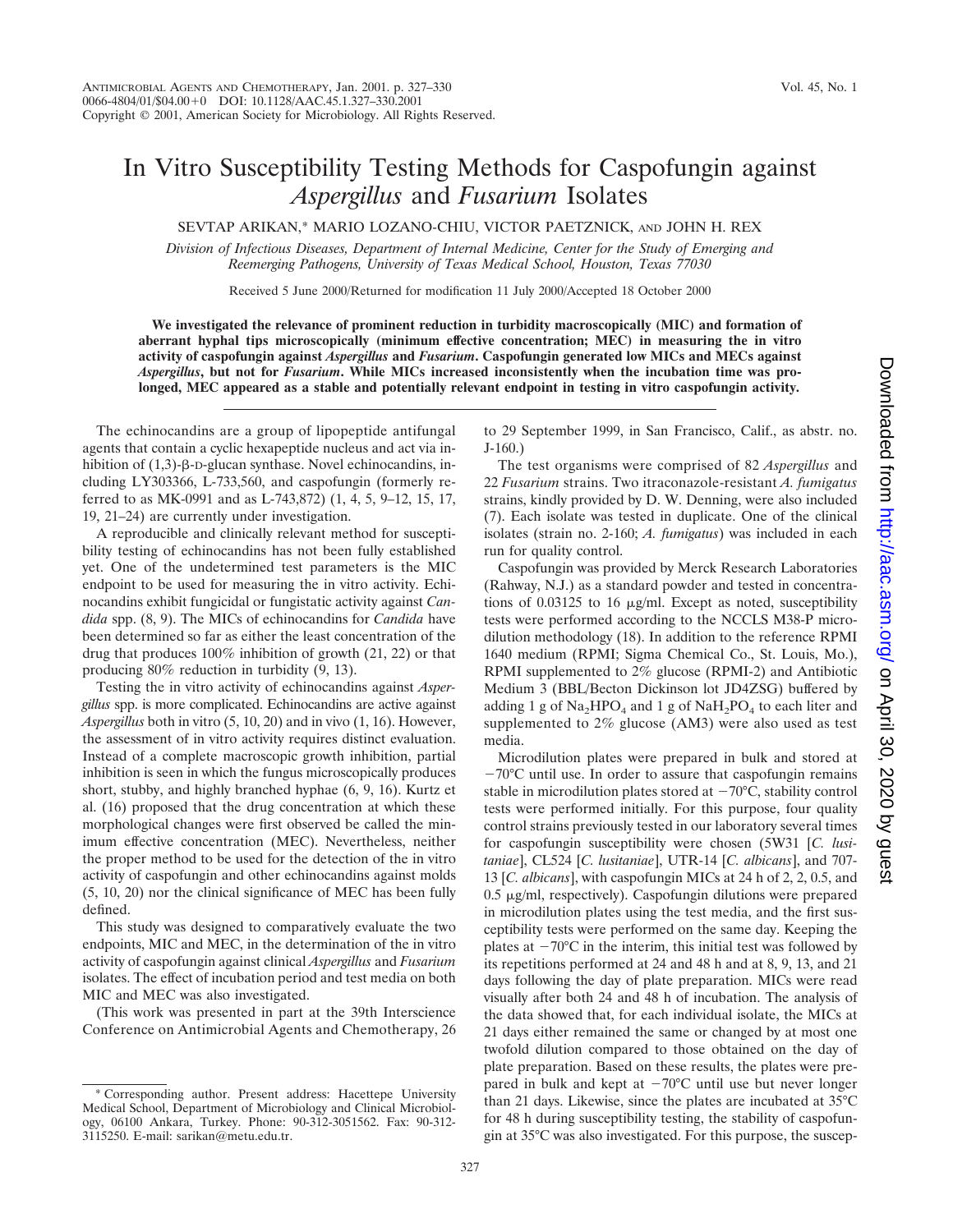| Species $(n)$         | Incubation<br>period<br>(h) | MIC (µg/ml)    |               | MEC $(\mu g/ml)$ |              |
|-----------------------|-----------------------------|----------------|---------------|------------------|--------------|
|                       |                             | GМ             | Range         | GМ               | Range        |
| <i>A. flavus</i> (27) | 24                          | 2.72           | $0.25 - > 16$ | 0.27             | $0.25 - 0.5$ |
|                       | 48                          | $\overline{4}$ | $0.25 = > 16$ | 0.31             | $0.25 - 0.5$ |
|                       | 72                          | >16            | $>16$         | 0.26             | $0.25 - 0.5$ |
| A. fumigatus (26)     | 24                          | 0.73           | $0.25 - > 16$ | 0.29             | $0.25 - 0.5$ |
|                       | 48                          | 27.7           | $0.25 - > 16$ | 0.3              | $0.25 - 0.5$ |
|                       | 72                          | 17.45          | $0.25 - > 16$ | 0.28             | $0.25 - 0.5$ |
| A. niger (17)         | 24                          | 0.41           | $0.25 - 1$    | 0.41             | $0.25 - 1$   |
|                       | 48                          | 0.44           | $0.25 - 2$    | 0.42             | $0.25 - 1$   |
|                       | 72                          | 1.28           | $0.25 = > 16$ | 0.42             | $0.25 - 0.5$ |
| $A.$ terreus $(9)$    | 24                          | 0.5            | 0.5           | $0.5^{\circ}$    | 0.5          |
|                       | 48                          | 0.5            | 0.5           | 0.5              | 0.5          |
|                       | 72                          | 8.64           | $0.5 - > 16$  | 0.5              | 0.5          |
| A. nidulans (3)       | $24^a$                      |                |               |                  |              |
|                       | 48                          | 0.63           | $0.5 - 1$     | 0.5              | 0.5          |
|                       | 72                          | 0.63           | $0.5 - 1$     | 0.5              | 0.5          |
| F. solani (18)        | 24                          | 22.6           | $16 - > 16$   | 17.3             | $8 - > 16$   |
|                       | 48                          | 30.79          | $16 - > 16$   | 27.43            | $16 - > 16$  |
|                       | 72                          | >16            | >16           | 30.8             | $16 - > 16$  |
| $F.$ oxysporum $(4)$  | 24                          | 16             | 16            | 19               | $16 - > 16$  |
|                       | 48                          | >16            | >16           | >16              | >16          |
|                       | 72                          | >16            | >16           | >16              | >16          |

TABLE 1. MIC and MEC values obtained in RPMI after 24, 48, and 72 h of incubation

*<sup>a</sup>* No growth.

tibility tests performed at day 0 were repeated after the plates were stored at 35°C for 24 and 48 h. As with the long-term storage studies, the MICs did not vary more than one twofold dilution. These data show that caspofungin is stable both prior to and during the studies under the test conditions.

The plates were incubated at 35°C and the MIC results were read visually at 24, 48, and 72 h as the least concentration of drug that produced a prominent decrease in turbidity. MEC values were determined by microscopic examination of the microdilution plates. The least concentration of caspofungin causing abnormal hyphal growth with short abundant branchings was defined as the MEC (2, 16). The geometric mean (GM) and the ranges of MICs and MECs were analyzed to evaluate the in vitro activity of caspofungin. For computation of the GM values, high offscale MICs and MECs were converted to the twofold concentration just above the highest tested drug concentration.

GMs and ranges for the observed MIC and MEC values at 24, 48, and 72 h in RPMI, RPMI-2, and AM3 are shown in Tables 1, 2, and 3, respectively. In general, caspofungin MICs had a tendency to increase by one to five twofold dilutions at 48 and 72 h, compared to the 24-h MIC reading. MEC readings tended to be stable over this time period. Growth at 24 h was sufficient to permit reading an endpoint for all species but *A. nidulans*. Based on both MIC and MEC measurements, caspofungin did not have any meaningful activity against *Fusarium* isolates.

Among *Aspergillus* species, *A. flavus* yielded the highest MICs after 24 h in all test media, followed by *A. fumigatus*. However, the 48-h MICs obtained in RPMI and RPMI-2 for *A. fumigatus* were higher than those for *A. flavus*. On the other hand, all *Aspergillus* species generated similarly low MEC values. The itraconazole-resistant isolates had the same MIC and MEC values as other isolates of their species. Compared to RPMI, RPMI-2 gave slightly higher and AM3 generated slightly lower MICs and MECs for both *Aspergillus* and *Fusarium* spp. This effect was most pronounced with the MIC readings at 24 h.

MIC and MEC values were most similar at 24 h, but the correlation was limited overall. The MEC for *A. flavus* was 10-fold lower than the MIC at this time, and the MEC for *A. fumigatus* was approximately 3-fold lower than the MIC. As the incubation time was extended to 48 and 72 h, the discrepancies between the corresponding MIC and MEC values increased. The morphological changes seen at the MEC were relatively less affected by incubation time and did not vary more than one twofold dilution. On the other hand, MICs increased over time, but not in a consistent or predictable fashion.

Of note, a macroscopic (visible to the naked eye) correlate of the microscopic MEC was observed. At concentrations of caspofungin below the MEC, the colonies had a visibly filamentous growth pattern. At and above the MEC, the colonies became less filamentous and more granular. Thus, with practice it was possible to determine the MEC without the use of microscopic examination.

Data reported thus far on the activity of caspofungin against *Aspergillus* and *Fusarium* spp. are limited. Pfaller et al. (20) used the NCCLS microdilution methodology and reported  $MIC<sub>90</sub>$  values after 72 h of incubation of 0.12 and 16  $\mu$ g/ml, for *Aspergillus* and *Fusarium*, respectively, using an MIC endpoint of approximately 75% reduction in growth. Del Poeta et al. (5) used the macrodilution methodology proposed by NCCLS for yeasts (M27-A), an inoculum size of (0.5 to 2.5)  $\times$  10<sup>3</sup> CFU/ml, and an MIC defined as the lowest drug concentration yielding visual turbidity less than or equal to that corresponding to 80% inhibition of growth. MICs were read when adequate growth was evident for each individual isolate. The GM MICs were  $0.2, \leq 0.09$ , and 75.78  $\mu$ g/ml for *A. flavus*, *A. fumigatus*, and *F. oxysporum*, respectively. The values reported in both of

TABLE 2. MIC and MEC values obtained in RPMI-2 after 24, 48, and 72 h of incubation

| Species $(n)$           | Incubation<br>period<br>(h) | MIC $(\mu g/ml)$ |               | $MEC (\mu g/ml)$ |              |
|-------------------------|-----------------------------|------------------|---------------|------------------|--------------|
|                         |                             | GМ               | Range         | GМ               | Range        |
| <i>A. flavus</i> (27)   | 24                          | 3.17             | $0.25 - > 16$ | 0.33             | $0.25 - 0.5$ |
|                         | 48                          | 4                | $0.25 = > 16$ | 0.34             | $0.25 - 0.5$ |
|                         | 72                          | >16              | >16           | 0.34             | $0.25 - 0.5$ |
| A. fumigatus (26)       | 24                          | 1.89             | $0.25 - > 16$ | 0.31             | $0.25 - 0.5$ |
|                         | 48                          | 26.9             | $0.5 - > 16$  | 0.31             | $0.25 - 0.5$ |
|                         | 72                          | >16              | $0.5 = > 16$  | 0.29             | $0.25 - 0.5$ |
| <i>A. niger</i> (17)    | 24                          | 0.54             | $0.5 - 1$     | 0.52             | $0.5 - 1$    |
|                         | 48                          | 0.64             | $0.5 - 2$     | 0.54             | $0.5 - 1$    |
|                         | 72                          | 0.78             | $0.5 - > 16$  | 0.54             | 0.5          |
| $A.$ terreus $(9)$      | 24                          | 0.5              | 0.5           | 0.5              | 0.5          |
|                         | 48                          | 1.26             | $0.5 - > 16$  | 0.5              | 0.5          |
|                         | 72                          | 8                | $0.5 - > 16$  | 0.5              | 0.5          |
| A. nidulans (3)         | $24^a$                      |                  |               |                  |              |
|                         | 48                          | 0.5              | 0.5           | 0.5              | 0.5          |
|                         | 72                          | 0.5              | 0.5           | 0.5              | 0.5          |
| F. solani (18)          | 24                          | 24.4             | $16 - > 16$   | 22.63            | $8 - > 16$   |
|                         | 48                          | >16              | >16           | 28.51            | $16 - > 16$  |
|                         | 72                          | $>16$            | >16           | >16              | $>16$        |
| <i>F. oxysporum</i> (4) | 24                          | 16               | 16            | 19.03            | $16 - > 16$  |
|                         | 48                          | $>16$            | >16           | >16              | >16          |
|                         | 72                          | >16              | >16           | >16              | >16          |
|                         |                             |                  |               |                  |              |

*<sup>a</sup>* No growth.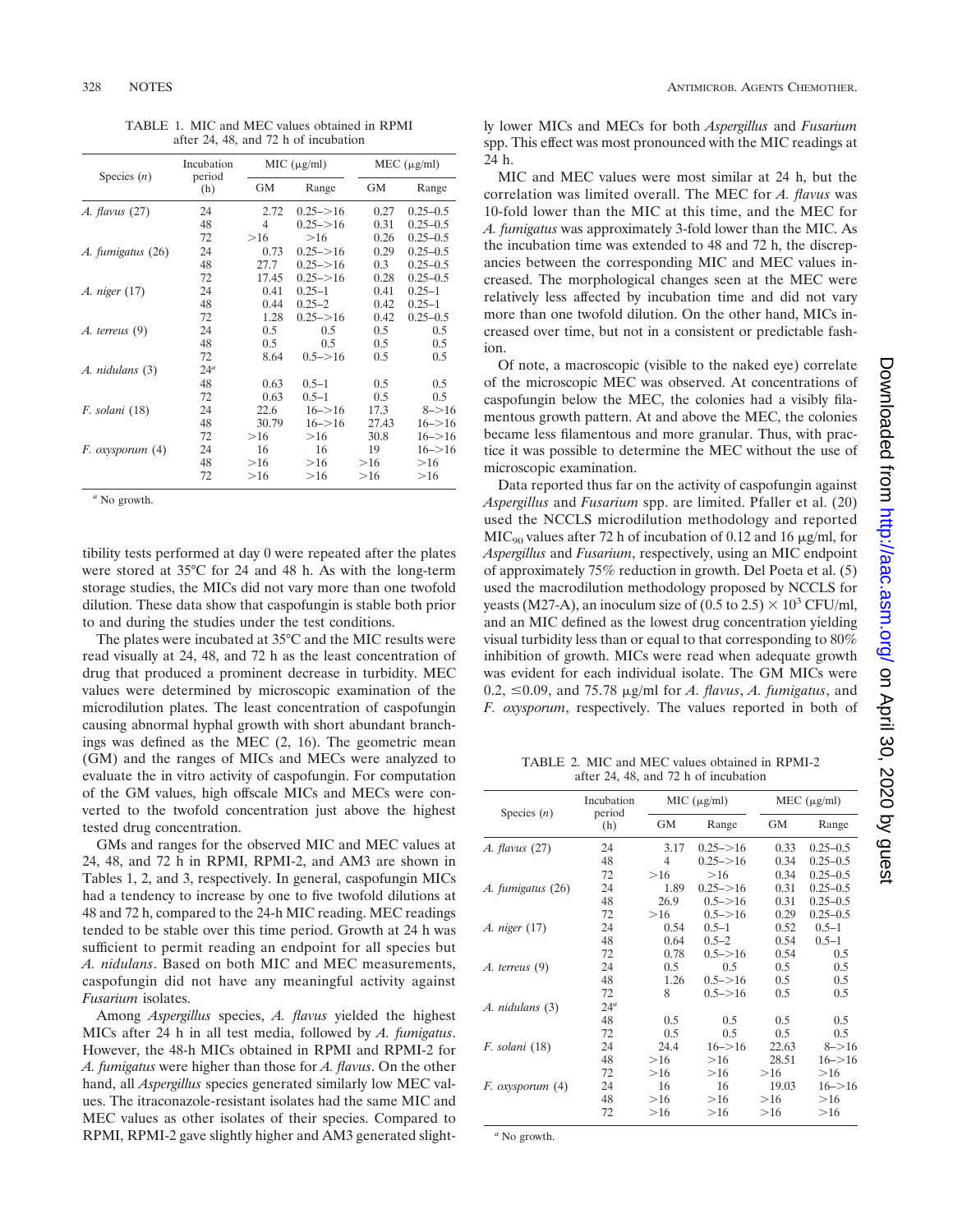TABLE 3. MIC and MEC values obtained in AM3 after 24, 48, and 72 h of incubation

| Species $(n)$      | Incubation<br>period<br>(h) | MIC (µg/ml) |                | MEC $(\mu g/ml)$ |                |
|--------------------|-----------------------------|-------------|----------------|------------------|----------------|
|                    |                             | GМ          | Range          | GМ               | Range          |
| $A.$ flavus $(27)$ | 24                          | 2.27        | $0.125 - > 16$ | 0.26             | $0.125 - 0.5$  |
|                    | 48                          | 3.7         | $0.125 - > 16$ | 0.26             | $0.125 - 0.5$  |
|                    | 72                          | >16         | >16            | 0.26             | $0.125 - 0.5$  |
| A. fumigatus (26)  | 24                          | 0.43        | $0.25 - > 16$  | 0.31             | $0.25 - 0.5$   |
|                    | 48                          | 2.83        | $0.25 - > 16$  | 0.31             | $0.25 - 0.5$   |
|                    | 72                          | 17.4        | $0.25 - > 16$  | 0.31             | $0.25 - 0.5$   |
| A. niger (17)      | 24                          | 0.23        | $0.125 - 1$    | 0.2              | $0.125 - 0.25$ |
|                    | 48                          | 0.26        | $0.125 - 0.5$  | 0.2              | $0.125 - 0.25$ |
|                    | 72                          | 0.32        | $0.25 - 1$     | 0.27             | $0.25 - 0.5$   |
| $A.$ terreus $(9)$ | 24                          | 0.25        | 0.25           | 0.25             | 0.25           |
|                    | 48                          | 0.25        | 0.25           | 0.25             | 0.25           |
|                    | 72                          | 1.26        | $0.25 - > 16$  | 0.25             | 0.25           |
| A. nidulans (3)    | $24^a$                      |             |                |                  |                |
|                    | 48                          | 0.25        | 0.25           | 0.25             | 0.25           |
|                    | 72                          | 0.25        | 0.25           | 0.25             | 0.25           |
| F. solani (18)     | 24                          | 19.4        | $16 - > 16$    | 16.63            | $4 - > 16$     |
|                    | 48                          | 26.4        | $16 - > 16$    | 26.4             | $16 - > 16$    |
|                    | 72                          | >16         | >16            | >16              | $>16$          |
| F. oxysporum (4)   | 24                          | 16          | 16             | 16               | 16             |
|                    | 48                          | 26.91       | $16 - > 16$    | 26.91            | $16 - > 16$    |
|                    | 72                          | >16         | >16            | >16              | >16            |

*<sup>a</sup>* No growth.

these studies are lower than what we observed for *Aspergillus* but similar for *Fusarium*. Espinel-Ingroff (10) defined the MIC as prominent inhibition of growth ( $\leq 50\%$  of that of the growth control) and reported higher MIC values for *A. fumigatus* (GM of 2.15  $\mu$ g/ml), lower values for *A. flavus* (0.5  $\mu$ g/ml), and similar values for both *A. terreus* (0.5  $\mu$ g/ml) and *Fusarium* spp.  $(\geq 16 \mu g/ml)$  in comparison to our results.

We also explored in detail the possible value of the MEC and its correlation with the MIC. Very few reports to date have used the MEC measurement. For *A. flavus* and *A. fumigatus* isolates, pneumocandin  $A_0$  and pneumocandin  $B_0$  MECs of 0.015 to 2 mg/ml (16) and LY-303366 MECs of 0.00125 to 0.005  $\mu$ g/ml were reported (26). Whether the MEC has greater clinical relevance than the MIC has yet to be determined, but we think that the stability of the MEC measurement might make it a more reproducible endpoint to be used. Across multiple times of reading and medium conditions, the MEC values generally varied less than three twofold dilutions, while the MIC readings changed significantly and without obvious pattern as the incubation period was extended beyond 24 h.

The MEC is clearly a more labor-intensive measurement. We did, however, observe that the morphological changes observed microscopically are reflected in the macroscopic growth pattern. At and above the MEC, the abnormal hyphal structures yield colonies that are less filamentous and more granular. With experience, it did become possible to visually estimate the MEC. This, however, seemed to require considerable practice, and the interobserver reproducibility of this approach will require further study.

We also investigated the effect of time and medium on MIC and MEC. MICs generated in RPMI-2 were higher than those generated in RPMI, whereas AM3 tended to lower the values. Testing in AM3 has been shown to reduce the MIC of *Candida* isolates for both amphotericin B (25) and caspofungin (19). In other testing of *Aspergillus* and *Fusarium* isolates, we have shown that RPMI-2 MICs are higher than RPMI MICs for itraconazole and voriconazole and that AM3 MICs are lower for amphotericin B (3). Overall, these media effects are slight and have unclear meaning. In addition to the MICs, it has also been shown that the killing activity of LY303366 is influenced by the test medium used. The use of AM3 as the test medium instead of RPMI resulted in not only a significant decline in MICs but also in a more rapid fungicidal activity against *Candida* (13, 14).

The two itraconazole-resistant *A. fumigatus* isolates included in the study behaved similarly to others in terms of both caspofungin MICs and MECs. This finding is not unexpected, since the mechanisms of action for azoles and echinocandin antifungal agents are entirely distinct.

We conclude that MEC appears as a stable in vitro measurement for determining the activity of caspofungin against molds. Demonstration of its in vivo relevance awaits further studies.

This study was supported by a grant to Sevtap Arikan from Turkish Scientific and Technical Research Council (TUBITAK) and by a grant from Merck Research Laboratories.

## **REFERENCES**

- 1. **Abruzzo, G. K., A. M. Flattery, C. J. Gill, L. Kong, J. G. Smith, V. B. Bikounis, J. M. Balkovec, A. F. Bouffard, J. F. Dropinski, H. Rosen, H. Kropp, and K. Bartizal.** 1997. Evaluation of the echinocandin antifungal MK-0991 (L-743,872): efficacies in mouse models of disseminated aspergillosis, candidiasis, and cryptococcosis. Antimicrob. Agents Chemother. **41:** 2333–2338.
- 2. **Abruzzo, G. K., A. M. Flattery, C. J. Gill, L. Kong, J. G. Smith, D. Krupa, V. B. Pkounis, H. Kropp, and K. Bartizal.** 1995. Evaluation of water-soluble pneumocandin analogs L-733560, L-705589, and L-731373 with mouse models of disseminated aspergillosis, candidiasis, and cryptococcosis. Antimicrob. Agents Chemother. **39:**1077–1081.
- 3. **Arikan, S., M. Lozano-Chiu, V. Paetznick, S. Nangia, and J. H. Rex.** 1999. Microdilution susceptibility testing of amphotericin B, itraconazole, and voriconazole against clinical isolates of *Aspergillus* and *Fusarium* species. J. Clin. Microbiol. **37:**3946–3951.
- 4. **Bartizal, K., C. J. Gill, G. K. Abruzzo, A. M. Flattery, L. Kong, P. M. Scott, J. G. Smith, C. E. Leighton, A. Bouffard, J. F. Dropinski, and J. Balkovec.** 1997. In vitro preclinical evaluation studies with the echinocandin antifungal MK-0991 (L-743,872). Antimicrob. Agents Chemother. **41:**2326–2332.
- 5. **Del Poeta, M., W. A. Schell, and J. R. Perfect.** 1997. In vitro antifungal activity of pneumocandin L-743,872 against a variety of clinically important molds. Antimicrob. Agents Chemother. **41:**1835–1836.
- 6. **Denning, D. W.** 1997. Echinocandins and pneumocandins—a new antifungal class with a novel mode of action. J. Antimicrob. Chemother. **40:**611–614.
- 7. **Denning, D. W., S. A. Radford, K. L. Oakley, L. Hall, E. M. Johnson, and D. W. Warnock.** 1997. Correlation between in-vitro susceptibility testing to itraconazole and in-vivo outcome of *Aspergillus fumigatus* infection. J. Antimicrob. Chemother. **40:**401–414.
- 8. **Ernst, E. J., M. E. Klepser, M. E. Ernst, S. A. Messer, and M. A. Pfaller.** 1999. In vitro pharmacodynamic properties of MK-0991 determined by timekill methods. Diagn. Microbiol. Infect. Dis. **33:**75–80.
- 9. **Ernst, M. E., M. E. Klepser, E. J. Wolfe, and M. A. Pfaller.** 1996. Antifungal dynamics of LY 303366, an investigational echinocandin B analog, against *Candida* spp. Diagn. Microbiol. Infect. Dis. **26:**125–131.
- 10. **Espinel-Ingroff, A.** 1998. Comparison of in vitro activities of the new triazole SCH56592 and the echinocandins MK-0991 (L-743,872) and LY303366 against opportunistic filamentous and dimorphic fungi and yeasts. J. Clin. Microbiol. **36:**2950–2956.
- 11. **Franzot, S. P., and A. Casadevall.** 1997. Pneumocandin L-743,872 enhances the activities of amphotericin B and fluconazole against *Cryptococcus neoformans* in vitro. Antimicrob. Agents Chemother. **41:**331–336.
- 12. **Graybill, J. R., L. K. Najvar, M. F. Luther, and A. W. Fothergill.** 1997. Treatment of murine disseminated candidiasis with L-743, 872. Antimicrob. Agents Chemother. **41:**1775–1777.
- 13. **Klepser, M. E., E. J. Ernst, M. E. Ernst, S. A. Messer, and M. A. Pfaller.** 1998. Evaluation of endpoints for antifungal susceptibility determinations with LY303366. Antimicrob Agents Chemother. **42:**1387–1391.
- 14. **Klepser, M. E., E. J. Ernst, M. E. Ernst, and M. A. Pfaller.** 1997. Growth medium effect on the antifungal activity of LY 303366. Diagn. Microbiol. Infect. Dis. **29:**227–31.
- 15. **Krishnarao, T. V., and J. N. Galgiani.** 1997. Comparison of the in vitro